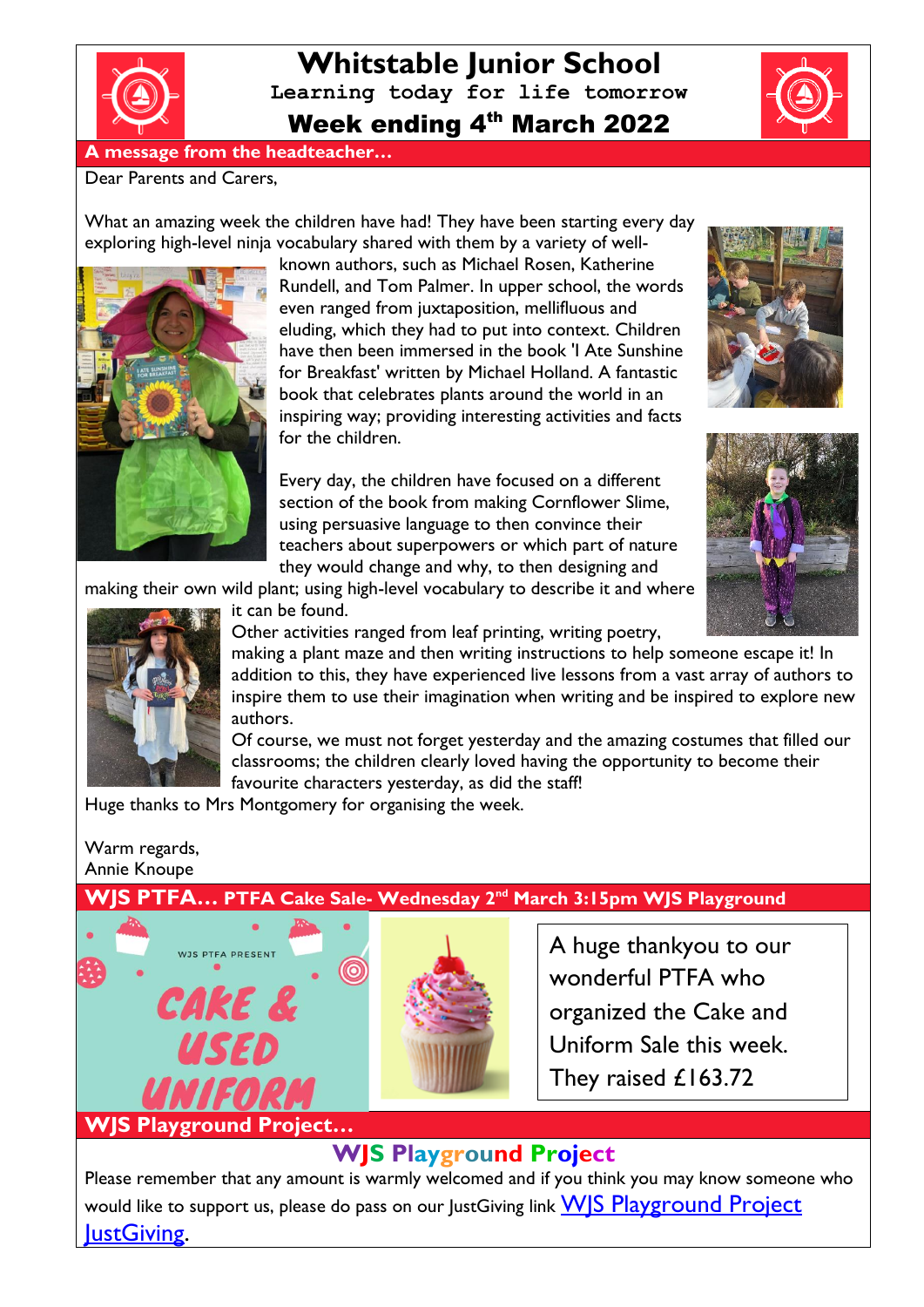#### **Sporting News…**

Congratulations to the netball team who played last night and won, scoring 6 goals.



**Headteacher Award…**

Another fantastic sporting achievement for our children as they took part in a Cross Country Competition at Herne Bay High School today, running 1500m against 60 other children from local schools. The results are still being calculated!!



#### **Headteacher Award- Sylvie in 6RM**



The Headteacher Award goes to Sylvie in 6RM. She has been chosen because she has blown her teachers socks off this week with her commitment to learning and clear love of reading! Her history work also impressed a visitor so much that they mentioned her work ethic to her teacher.  $\circled{c}$ ) We are so incredibly proud of this kind and very modest person. Well done!

## **Times Tables Rock Stars…**

**We have launched a new drive to get children logging on to TTRockstars!**  Every week we celebrate the children's achievements. Take a look at the Hall of Fame below. But we want MORE children logging on and having fun practising those all-important tables which make all the difference in their maths lessons. We will have a display up in school and also children who can complete a tables quest in under 1 minute will earn themselves a Rock Hero Badge. Finally, anyone who has been on TT Rockstars for 20 minutes every week for the rest of the term will get an extra playtime for all their hard work.